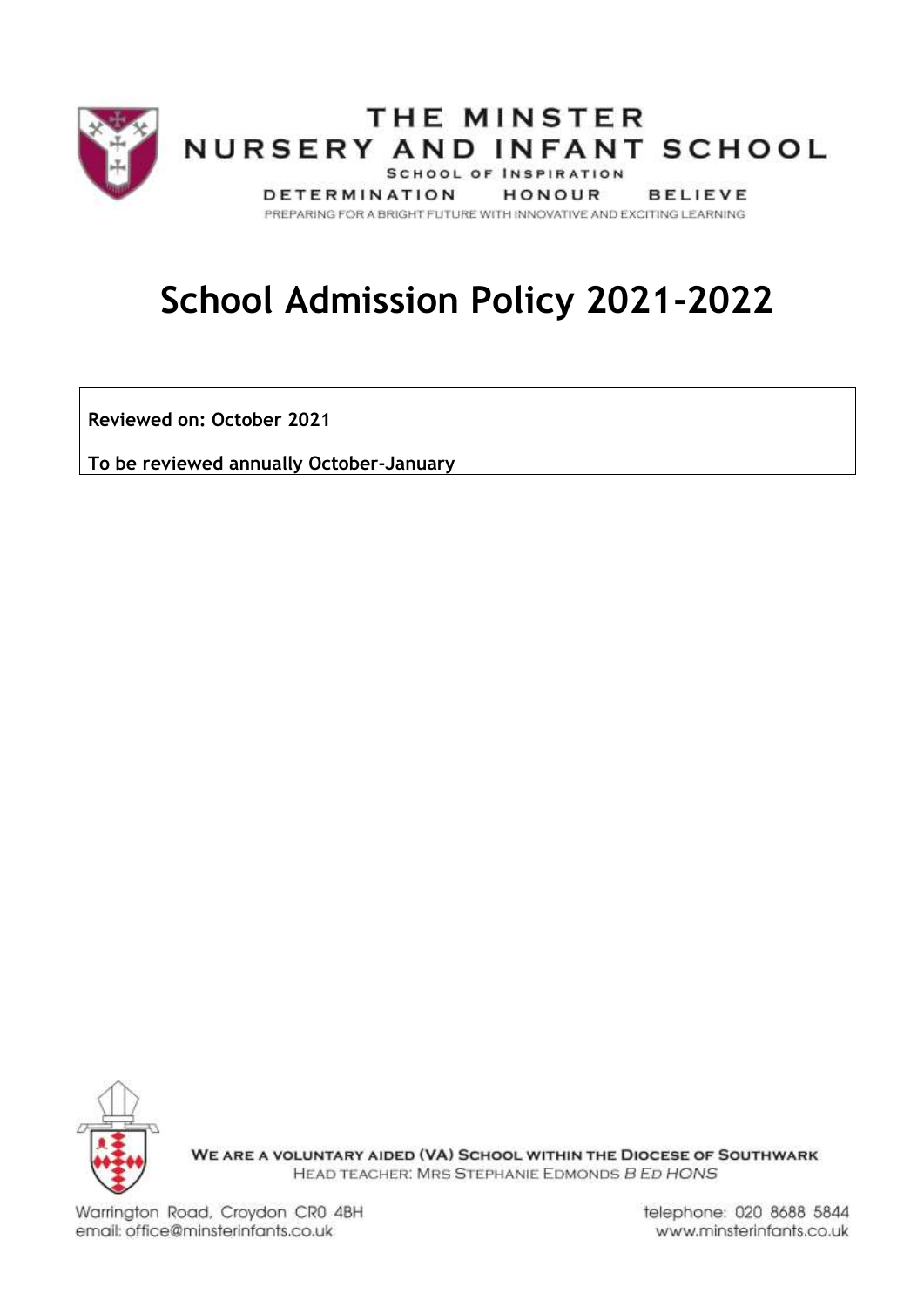

#### **Fruits of the Spirit**

The Fruits of the Spirit underpin all that we do and we weave these Christian values into the fabric of our school ensuring that they underpin every thought, decision and action made.

This policy has been compiled mindful of these spiritual fruits to make sure they develop and sustain all aspects of school life at The Minster Nursery and Infant School.

# **The School Admission Policy 2021-2022**

The Minster Nursery and Infant School is a Church of England Voluntary aided School within the Diocese of Southwark. The school's ethos is to provide an inclusive environment where children learn and flourish in a setting shaped by Christian values. The Governing Body has the responsibility of ensuring that all applications are considered under the strict criteria as laid out in this Policy when the school is oversubscribed. The school is its' own Admission Authority , however the Local Authority admissions department processes the Pan London application forms for both Reception intake and in year transfers.

## **Admission procedure for Nursery applicants**

These are dealt with via the school office on a separate application form. This can either be collected via the school office or downloaded from the school website www.minsterinfants.co.uk

## **Admissions procedure for Reception applicants**

To apply for a place at this school, you must complete the Common Application form (CAF) and submit this online application, by the date specified by Croydon Council via [www.croydon.gov.uk/admissions](http://www.croydon.gov.uk/admissions)

In addition, if you are applying to our school under the denominational criteria then the following

**Supplementary Information form (SIF) for Admission to Church of England Primary Schools in Croydon,** is **required.** Please **c**ollect from the school office, or download from the school website [www.m](http://www.parishchurchinfants.com/)insterinfants.co.uk , this form must be completed in addition to the Local Authority( LA) Application form in order to be considered under this criterion.

The Foundation Governors will consider applications for a denominational place from parents who are regular and committed worshipping church members

If an applicant completes the SIF but does not complete and submit the CAF it will not be treated as a valid application by the Local Authority.

You will be advised of the outcome of your application by a common offer date specified by Croydon Local Authority (usually in April). This will be via an email sent to the applicant, from the local authority on behalf of the school. Parents will be able to view the results of their application on line as well as being able to accept or decline the offer made by downloading the parents comms app.

### **Admissions procedure for In year transfers**

To apply for an in year transfer to this school, please visit the online application form via Croydon council website https://new.croydon.gov.uk/schools-and-education/schools/primary-school-year-admissions-step-step/apply-online

In addition, if you are applying to our school under the denominational criteria then the following **Supplementary Information form (SIF) for Admission to Church of England Primary Schools in Croydon,** is **required. Please c**ollect from the school office, or download from the school website [www.m](http://www.parishchurchinfants.com/)insterinfants.co.uk , this form must be completed in addition to the Local Authority( LA) Application form in order to be considered under this criterion.

The Foundation Governors will consider applications for a denominational place from parents who are regular and committed worshipping church members

If an applicant completes the SIF but does not complete and submit the CAF it will not be treated as a valid application by the Local Authority.

Once a place becomes available in the specific year group that you are applying for, then the school will contact you directly to invite you and your child to visit the school with a view to commencing their attendance.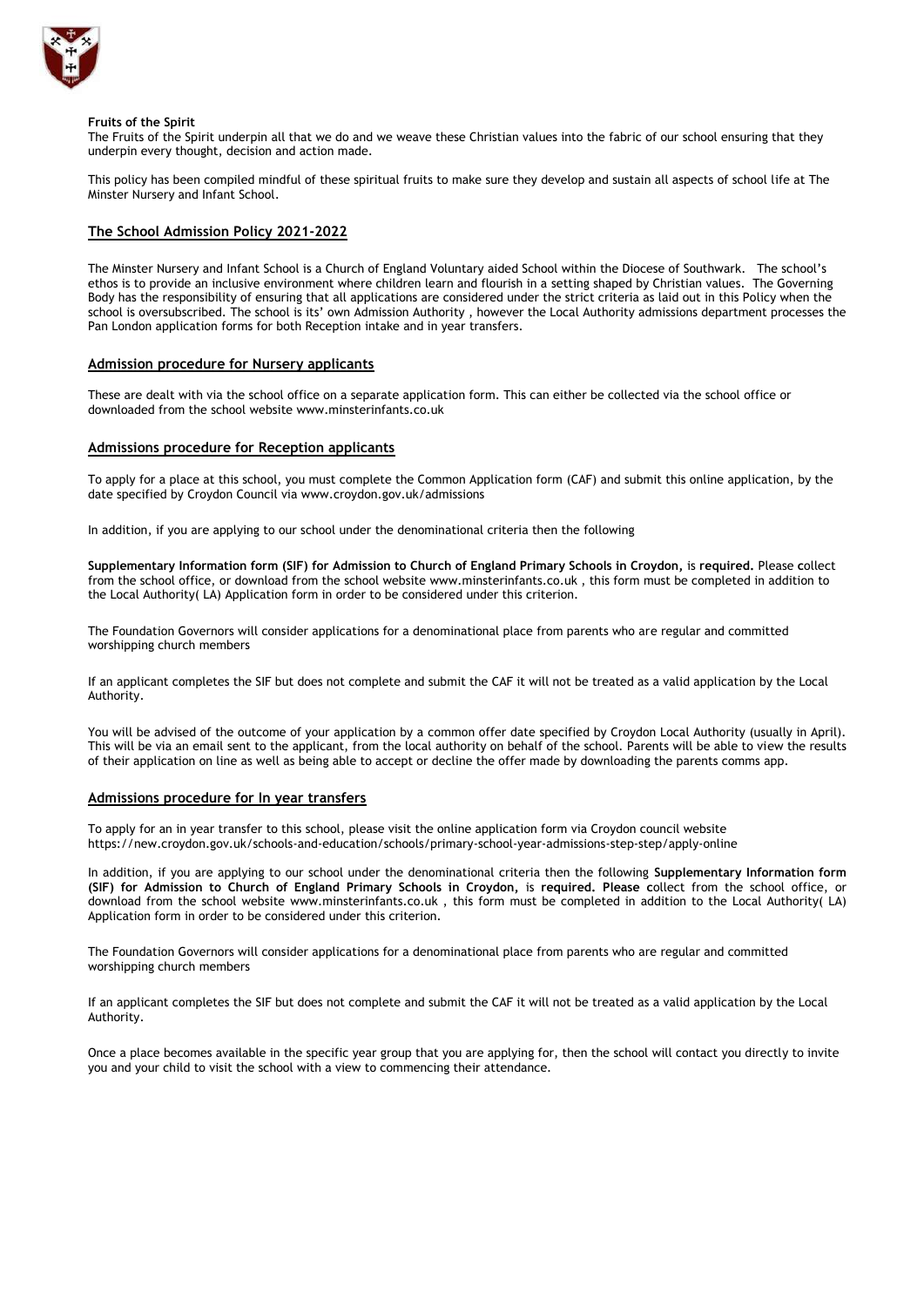

# **Year 2 transfer to Year 3**

Year 2 children in The Minster Nursery & Infant school **do not automatically transfer** to Year 3 in The Minster Junior school.

Parents of Year 2 children on roll at our Infant school must complete an online 'application for transfer' form via [www.croydon](http://www.croydon/) .gov.uk, naming The Minster Junior school. This must be submitted by the deadline given by The Local authority, if you wish your child to be considered for a place at The Minster Junior school.

However children on roll at The Minster Nursery & Infant school, at the time of application are given priority for admission to The Minster Junior school, after the admission of children with a Educational Health and Care Plan that names the school as one that they must attend, and applications for looked after/previously looked after children.

You will be advised of the outcome of your application by a common offer date specified by Croydon Local Authority (usually in April). This will be via an email sent to the applicant, from the local authority on behalf of the school. Parents will be able to view the results of their application on line as well as being able to accept or decline the offer made by downloading the parents comms app

## **Allocation of school places**

With effect from 1st September 2021 there are 90 places allocated in Reception. Where the school is oversubscribed, the following criteria will be used in order of priority after the admission of children Educational Health and Care Plan that names the school.

## **Over subscription criteria for admission:**

## **FIRST PRIORITY**

## **'Looked After' Children and previously looked after children**

Looked after children are children who are in the care of a local authority, or being provided with accommodation by a local authority in the exercise of their social services functions as defined by Section 22(1) of the Children Act 1989 at the time of making an application to the school. Previously looked after children are children who were looked after immediately prior to being adopted, or who became subject to a child arrangement order under the Children & Families Act 2014, or special guardianship order. The Governors will require written confirmation that the child is looked after, or previously looked after, and will be so at the time of making an application to the school. With effect from 1 September 2021,this also applies to children who are looked after or are previously looked after children, including those children who appear (to the admission authority) to have been in state care outside of England and ceased to be in state care as a result of being adopted. These children are referred to as internationally adopted previously looked after children.If applying under the previously looked after criteria, copy of the adoption or special guardianship order must also be supplied.

# **SECOND PRIORITY**

## **Siblings**

If your preference is because an older child of the same family unit and living at the same address will be in attendance at The Minster Nursery and Infant School or The Minster Junior School at the beginning of the Autumn Term 2021, you will be allocated a place if available. **(Sibling priority will not be granted where the child in attendance at the school is in the Nursery class)**

A sibling is defined as a brother or sister, half brother or sister, step brother or sister, foster brother or sister or adopted brother or sister whose main residence is at the same address as the child for whom the school place application is being made.

# **THIRD PRIORITY**

## **Denominational Applicants**

**Supplementary Information form for Admission to Church of England Primary Schools in Croydon,** is **required.** Collect from the school office, or download from the school website [www.m](http://www.parishchurchinfants.com/)insterinfants.co.uk , this form must be completed in addition to the Local Authority( LA) Application form in order to be considered under this criterion.

The Foundation Governors will consider applications for a denominational place from parents who are regular and committed worshipping church members.

**Regular and committed worshipping church members are defined as a minimum monthly attendance for a year by the time of the application***.* **References on families' commitment are sought of the Parent /Carer from their Parish clergy.**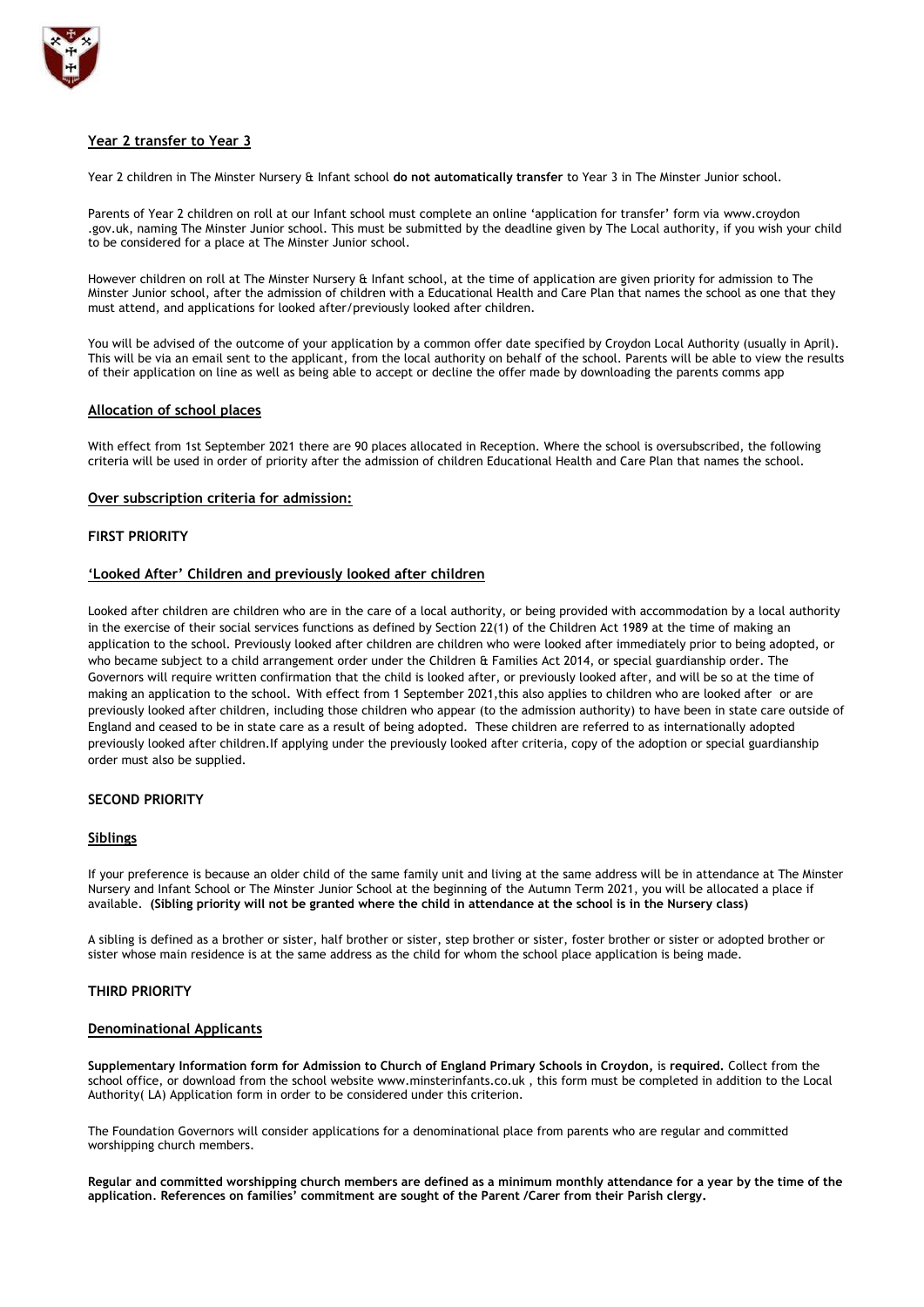

*" In the event that during the period specified for attendance at worship the church has been closed for public worship and has not provided alternative premises for that worship, the requirements of these [admissions] arrangements in relation to attendance will only apply to the period when the church or alternative premises have been available for public worship".*

*Some examples are:*

1*. Participating in church activities eg: home/study groups, mission, worship groups.*

*2. Membership of church committees, provided these are not directed at social purposes eg :a committee which runs a playgroup on church premises.*

- *3. Responsibilities in the church eg: steward, sideperson, youth leader, Sunday school teacher.*
- 4. Leading or contributing towards leadership of services eg: intercessions, reading, singing in the choir.

In exceptional cases, if your church attendances is less than the required commitment, a parent/carer for whom unavoidable circumstances have prevented them from attending church, may be considered to be faithful and regular. The relevant Minister will be asked to confirm these unavoidable circumstances as part of the Supplementary Information Form which is completed by the applicant and then forwarded to the clergy.

Applications will be considered in the following priority order:

- **First denominational priority**: Croydon Minster and St. George's Church, Waddon.
- **Second denominational priority**: Other Anglican churches in the Archdeaconry of Croydon.
- **Third denominational priority:** Non-Anglican Churches that are full members of the Churches Together in Britain and Ireland **(see [www.ctbi.org.uk](http://www.ctbi.org.uk/) or you can ask your parish clergy),** and for whom The Minster Nursery and Infant School is the nearest church school.

# **FOURTH PRIORITY**

## **Medical Cases**

Consideration may be given to children with serious medical needs or a parent with serious medical needs which would prevent them taking their child to school. The Application **must** be supported by a recent letter from the hospital consultant and /or the family's GP attached to the online Medical form as part of the application process, giving the particular reasons why this school is the most suitable and the difficulties that would be caused if the child had to attend another school. Paper copies are available from the school office or website www.minsterinfants.co.uk. The school is not responsible for chasing you to submit medical evidence or for contacting professionals for information about your case. Any decision will be based on documents you submit by the closing date of 15<sup>th</sup> January 2021.

These are then forwarded to the Governing Body who assess the application and make a decision.

Claims for priority of admission on medical grounds submitted after a decision on the original application has been made will only be considered if the documents submitted were not readily available at the time of the application or if they relate to a new medical condition. Any submission made after the initial application must be supported by details of how the circumstances have changed since the original application and by further professional evidence.

Applicants who submit supporting information on medical grounds will not be advised whether their application is likely to be successful prior to the offer of places on 16<sup>th</sup> April 2021. If evidence is received after the closing date of 15<sup>th</sup> January 2021, it will not be taken into account until after places have been offered on the 16<sup>th</sup> April 2021.

# **FIFTH PRIORITY**

## **Geographical distance.**

Places will be allocated by the LA on the geographical basis described in the Admission to Primary School Brochure 2021/2022.

Distance priority will be given to pupils living nearest to the school as measured in a straight line (see note 1 & note 2)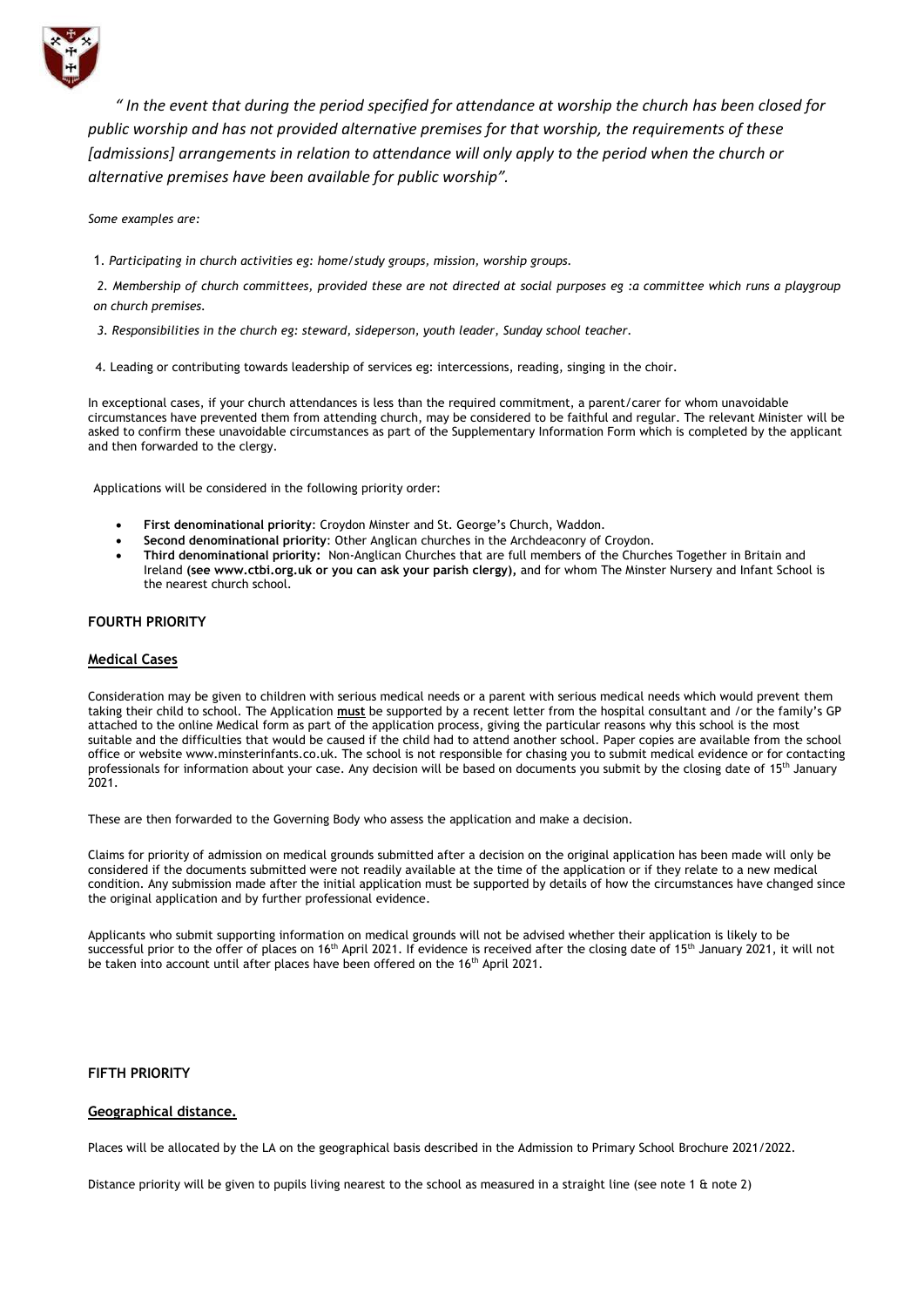

**Note 1.**Distance will be measured in a straight line from the pupils main home to the designated main entrance, nominated by the school, using the LA's computerized measuring system and geographical reference points provided by the National Land & Property Gazetteer with those living closer to the school receiving higher priority. For shared properties eg. Flats, the geographical references will determine the start point within the property boundaries to be used for distance calculation purposes.

**Note 2**. "Home" is defined as the address where the child normally resides as their only or principal residence. The Local Authority would expect that the parent/carer with whom the child is normally resident receives the child benefit for the child. This may be used to determine the normal place of residence for the purpose of measuring the home to school distance. Addresses involved in child minding, business or relatives cannot be considered. Parents will be asked to provide documentary evidence to confirm an address and parental responsibility. The LA should be notified of changes of address immediately, failure to do so could result in the child being denied a place at a preferred school.

## **Tie breaker**

In the event that the number of applications for places exceeds the number of places available after application of the admissions criteria, distance will be used to decide between applications. Where distance is the same for two or more applications the authority will use random allocation, which will be independently verified.

#### **Children with places in The Minster Nursery**

Children who have been allocated places in the Nursery are **not** guaranteed a place in the Infant School. Parents who wish their child to be considered for a Reception Place -must complete the Reception application form(s) at the appropriate time. Where the Reception classes are oversubscribed all places will be allocated according to the oversubscription criteria for Admission

### **Education, Health and Care Plan**

Parents of pupils who have Education, Health and Care plan (EHCP) are required to apply for school places separately through the local authority from whom advice is available. If a child with EHCP is placed in the school by the local authority before the normal admission round, the number of places available to other applicants will be reduced. The Governors will admit all those pupils whose EHCP names the school. NB: All schools are consulted by the LA prior to the school being named.

#### **Twins/triplets or multiple births for admission into an infant class**

If you are applying for twins, or children from a multiple birth, and there is only one place available at the school, legislation allows the local authority to admit them all i.e. all siblings from a multiple birth.

### **Late applications**

The Governors will consider late applications in accordance with the procedure in the Croydon Admission to Primary School brochure for 2021-2022. All later applications for every year group are processed by the *Local Authority* using our criteria as stated above.

## **Waiting lists**

The waiting list is held by The Minster Infant school .However the Reception year waiting lists are held open with the Local Authority until the end of the Autumn term only, parents are then requested to complete an inyear transfer form. Once completed, the child will remain on the waiting list held at The Minster Infant school for the rest of that academic year. Parents are required to reapply each academic year if they wish to be placed on the waiting list for subsequent years. Priority in the allocation of places for pupils on the waiting list is accorded on the basis of the over-subscription criteria outlined above. However, looked after children or previously looked after children allocated a place at the school in accordance with a Fair Access Protocol **must** take precedence over those on a waiting list. In other words, the likelihood of success in securing a place does not take account of the length of time the pupil's name has been on the waiting list

#### **Admission of children outside their normal age group**

Children are normally educated in school with others of their age group; however, in exceptional circumstances parents/carers may seek a place outside of their child's normal age group. Decisions will be made on the basis of the circumstances of each case. Parents/carers must state clearly why they feel admission to a different year group is in the child's best interests and may provide recent professional evidence to support this. Further details of how to make such a request are available from the school.

#### **Deferred entry**

The School admits children to the reception class in the September of the school year in which a child attains the age of 5 years. (The school year runs from 1 September to the 31st August.) All parents/carers are entitled to a full-time place for their child in the reception class from September, but may defer entry until the beginning of the term after their child is five years old (ie, when the child reaches compulsory school age) or until the beginning of the summer term whichever is earlier. Children may attend part-time until they reach compulsory school age. Parents/carers who have been offered a place at the school and wish to defer entry for their child and/or request part-time attendance must put this in writing to the Headteacher at the earliest opportunity and before the start of the Autumn term.